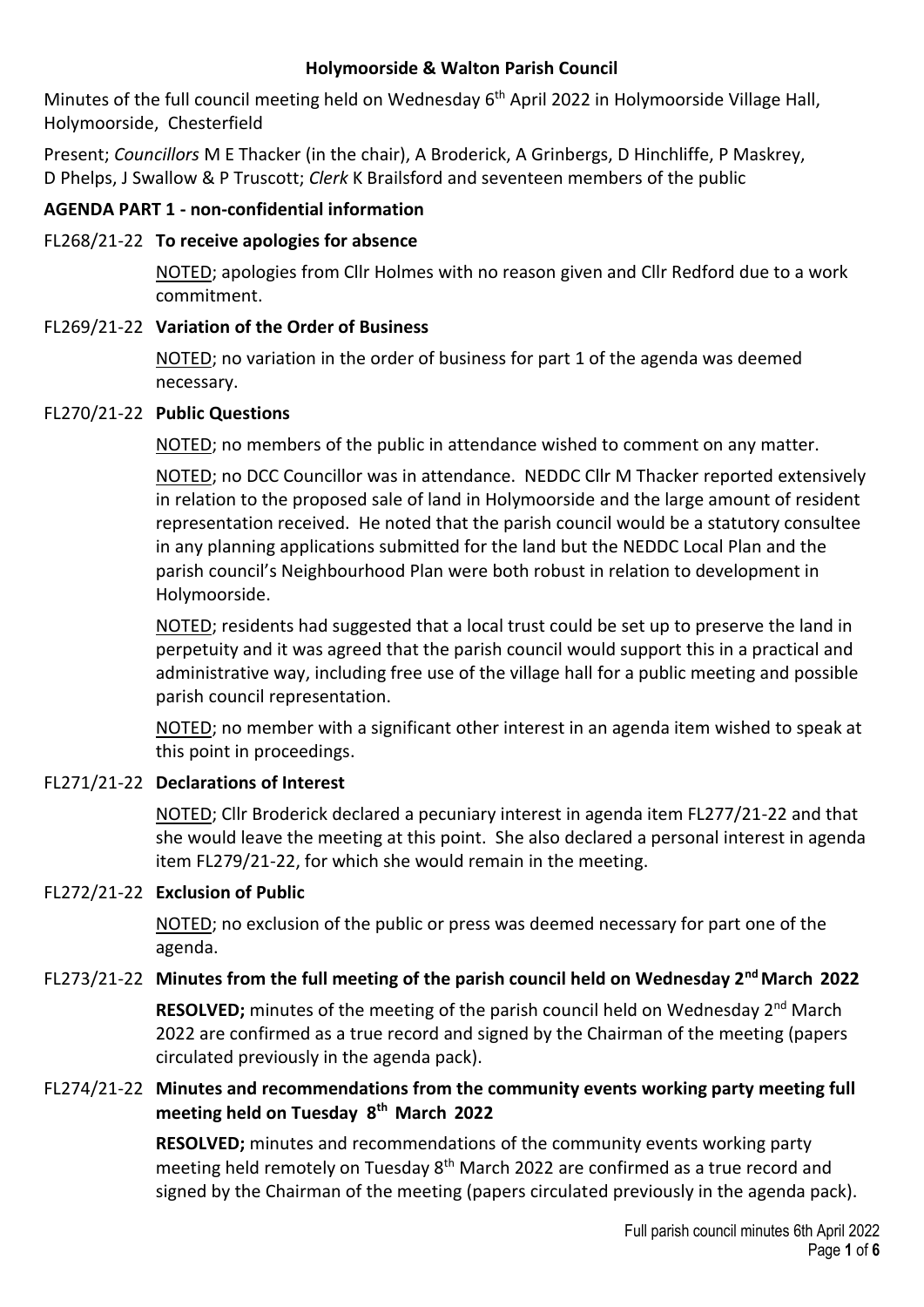**RESOLVED**; that Cllr Phelps can seek donations of seeds/plants on behalf of the parish council but that £75 expenditure will also be allowed towards this initiative.

**RESOLVED**; that a stall holder will apply for their own TEN for the giving of sample liquors and they will be allowed to sell prosecco for consumption at the event.

NOTED; a Tombola stall will be having a 'bottle stall' which may include alcohol and they will be reminded that no ticket sales will be allowed for under 18's.

NOTED; no 1st aid provision had been secured for the event. However, the insurance requirements stated that 'a qualified first-aider should be in attendance and they must have means to call the emergency services'. Therefore as 1st Holymoorside Scouts will be at the event with their mess tent, they have agreed to provide this service and a donation will be made to the group in recognition.

## FL275/21-22 **Councillors' actions**

- Cllr Holmes; staff appraisal 24/2/22; 1 % hours
- Cllr Maskrey; personnel meeting 1/3/22; 1 hour
- Cllrs Thacker & Truscott; community events working party meeting 8/3/22; 1 hour
- Cllr Phelps; play area signage inspection & notice design 14/3/22;  $\frac{1}{2}$  hour
- Cllr Phelps CNAS work; 6 hours
- Cllr Truscott; personnel meeting 22/3/22; 1<sup>1/4</sup> hours
- Cllr Truscott; set up hall and personnel 23/3/22; 34 hour
- Cllr Phelps; NEDDC district/parish liaison meeting 18/3/22; 11/2 hours

# FL276/21-22 **Planning applications and related decisions**

## *Planning applications received*

- a) 15 Acorn Ridge, Walton-proposed single storey annexe to side of property-22/00162/FLH
- b) 5 Harewood Road, Holymoorside-demolition of attached garage and construction of 1.5 storey side extension and extension of rear decking-22/00163/FLH
- c) Syda Grange, Longside Road, Holymoorside-regularise the engineering works undertaken to create a level, drained area for the existing manage area used by the riding school-22/00058/FL
- d) Stanedge Golf Club, Darley Road, Stanedge, Ashover-proposed office and ladies changing room extension (Affecting a Public Right of Way)-22/00074/FL
- e) Yew Tree Cottage, Matlock Road, Walton-change of use of section of land for hardstanding and retention of fence and gates-22/00220/FL
- f) 3 Matlock Road, Walton-2 storey extension to side of property, comprising car port over existing driveway, removal of no.1 chimney-22/00257/FLH

## *Planning applications granted*

g) 7 Holymoor Road, Holymoorside-single storey extension to the rear of 7 Holymoor Road, Holymoorside-22/00118/FLH

## *Planning appeals*

h) Land between Ashcroft and Cherry Tree Farm, Matlock Road, Walton-proposed infill dwelling with detached garage (Affecting the setting of a Listed Building)-21/00372/FL

## *Other planning matters*

i) Correspondence in relation to the possible sale of private land in Holymoorside

NOTED; no comment in relation to planning items a) to h).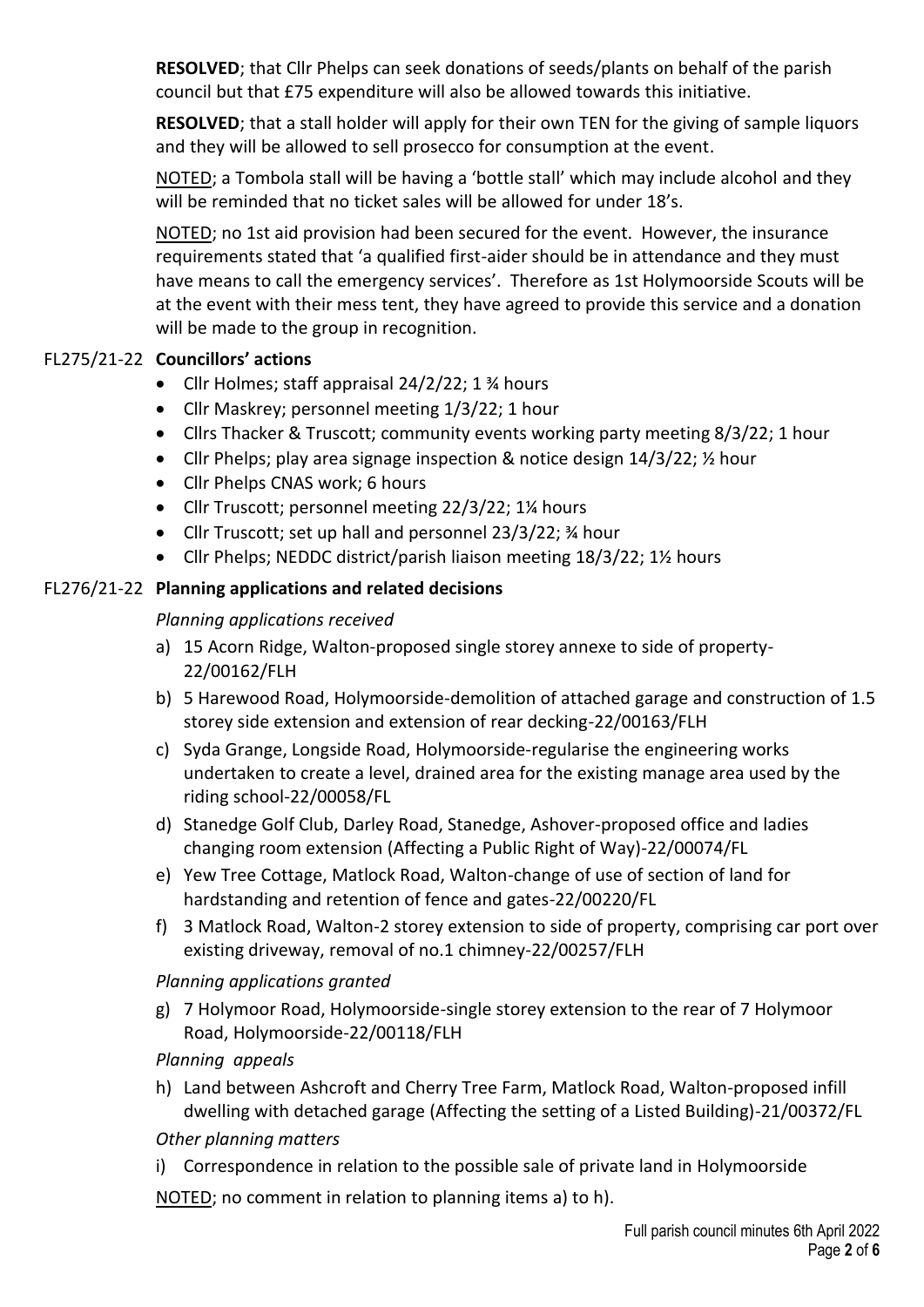NOTED; in principle, the parish council has some disquiet over planning item i), especially in light of the more recent developments that have occurred. Also, the two plots of land are adjacent to footpaths and it is understood a main sewage pipe lays in that vicinity and, on the sales information for the land, there is mention of potential development, which is of concern.

NOTED; the parish council were unable to help purchase any land due to a lack of reserves and local government regulations so any funds raised by residents would need to be pledged by the  $6<sup>th</sup>$  May 2022 in order to submit a tender.

NOTED; the parish council will remain vigilant on this matter and it would be of benefit to have the Neighbourhood Plan reviewed and that there was funding available for this.

**RESOLVED**; to proceed with the review of the Neighbourhood Plan via Andrew Towlerton Associates.

## FL277/21-22 **Village hall**

**RESOLVED**; acceptance of the quotation of £525 for the line marking of the car park (PMR FL253/21-22).

**RESOLVED**; confirmation of the Clerks' emergency action to proceed with a new gas boiler for the village hall following the recent failed Landlord's Certificate inspection, which left the hall without heating.

NOTED; correspondence in relation to cancelled booking in the hall (papers circulated previously in the agenda pack).

**RESOLVED**; at the council's discretion, to allow a reschedule of the late cancellation with no additional fees to be paid by the hirer.

## FL278/21-22 **Administration**

**RESOLVED**; following review, no changes to the ;

- $\triangleright$  Stress management policy (not to be placed on the website)
- $\triangleright$  Unreasonably consistent complaints & unreasonable behaviour policy (to be [placed on the website)
- $\triangleright$  Safeguarding policy (to be placed on the website)

**RESOLVED**; the purchase of Nord VPN for 2 years to protect devices used for council business.

NOTED; the Annual Meeting of the Parish will be held on Wednesday 18<sup>th</sup> May 2022 at 7.30pm and members agreed that no refreshments will be served after the event.

NOTED; the nominated recipient of the Pride of Parish Award had not yet responded to the Clerk's correspondence and she was instructed to send a further letter to the nominee.

NOTED; if required, the Chairman would complete the calligraphy requirements in the Pride of Parish award official record book.

## FL279/21-22 **Sports & leisure**

NOTED; the Clerk had finally received the required H&S information from the green-keeper (PMR FL255/21-22).

NOTED; acceptance of the Bowling Club RA (papers circulated via e-mail).

NOTED; correspondence from the Tennis Club in relation to the possible provision of a bench at the facilities, funded by the family of a past member.

**RESOLVED**; to allow the placement of a seat at the tennis club's discretion.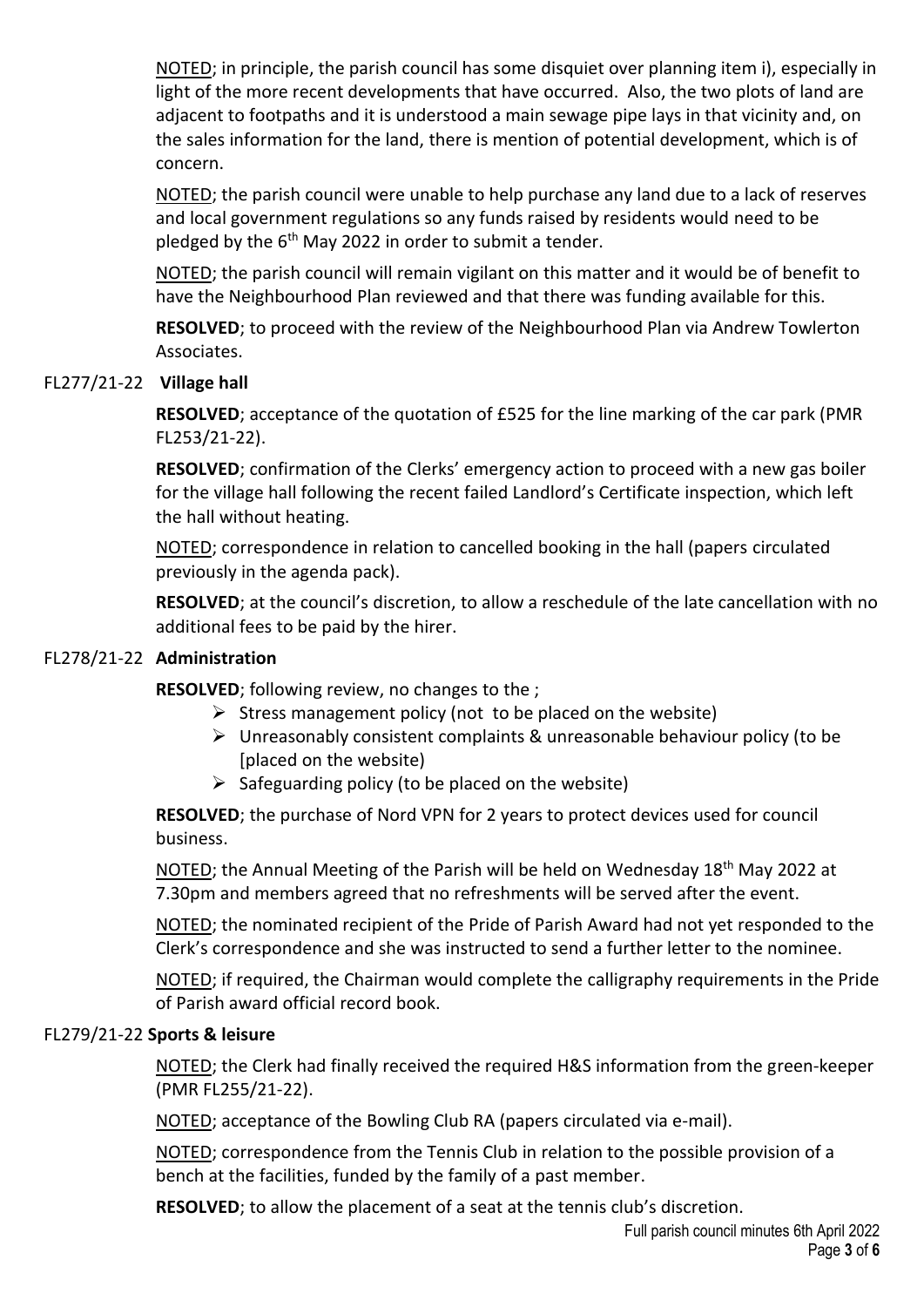#### FL280/21-22 **H&S**

**RESOLVED**; acceptance of the Legionella report for the village hall and changing rooms (PMR FL256/21-22) (papers circulated via e-mail).

**RESOLVED**; acceptance of the independent H&S report 2022 (papers circulated via e-mail).

**RESOLVED**; confirmation of the Clerks' action to purchase some new step ladders following her failing a set on the most recent inspection.

NOTED; PAT completed with no faults found.

NOTED; latest reports from DCC in relation to the play area inspections, with all being in good order.

NOTED; a member of the public had reported that a clasp on a swing unit appeared to be faulty. The Clerk had therefore decommissioned the unit, obtained a new part, at no cost to the council, and then repaired it to be fully functional.

**RESOLVED**; acceptance of the suggested wording for the provision of new signage in the play area, that a quote had been sought but not yet received and that two notices will be placed, one on the back of the notice-board and one on the swing barrier facing the senior multi-play unit (PMR FL256/21-22) (papers circulated previously in the agenda pack).

#### FL281/21-22 **Highway matters**

NOTED; members welcomed the Derbyshire Police & Crime Commissioner information in relation to Vehicle Activated Signs and would request the Holymoorside be included in the trial scheme (PMR FL216/21-22) (papers circulated previously in the agenda pack).

NOTED; consideration of correspondence in relation to a past issue of a possible cultivation licence for Holymoor Road and the Clerk was instructed to contact DCC to confirm the council's remit on this (PMR FL78/16).

#### FL282/21-22 **Outside**

NOTED; one allotment plot had been let with two more remaining vacant. The Clerk reported that if the plots were not let soon, the gardener may have to be asked to keep them under control.

NOTED; detailed discussion in relation to the request received to use the recreation ground for small scale dog training classes, that all PL will be in place as well as a full RA and that the Clerk charged a fee of two-thirds hall cost.

**RESOLVED**; pending all the agreed requirements being met, that a trial period be allowed, and that this then be reviewed by the council.

NOTED; the hirer would be asked to inform the Clerk when the training sessions would be held so they could be monitored, that caretaking staff were aware and to allow correct invoicing.

NOTED; request to possibly place a seat in Holymoorside, with suggestions be sought from the parish council. However, it was agreed that there were no suitable locations on parish land so the resident would be informed of who to contact in the wider parish.

#### FL283/21-22 **Climate**

NOTED; the cherry tree planting was now complete and an official plaque had been placed for the tree planted as part of the Queen's Platinum Jubilee commemoration.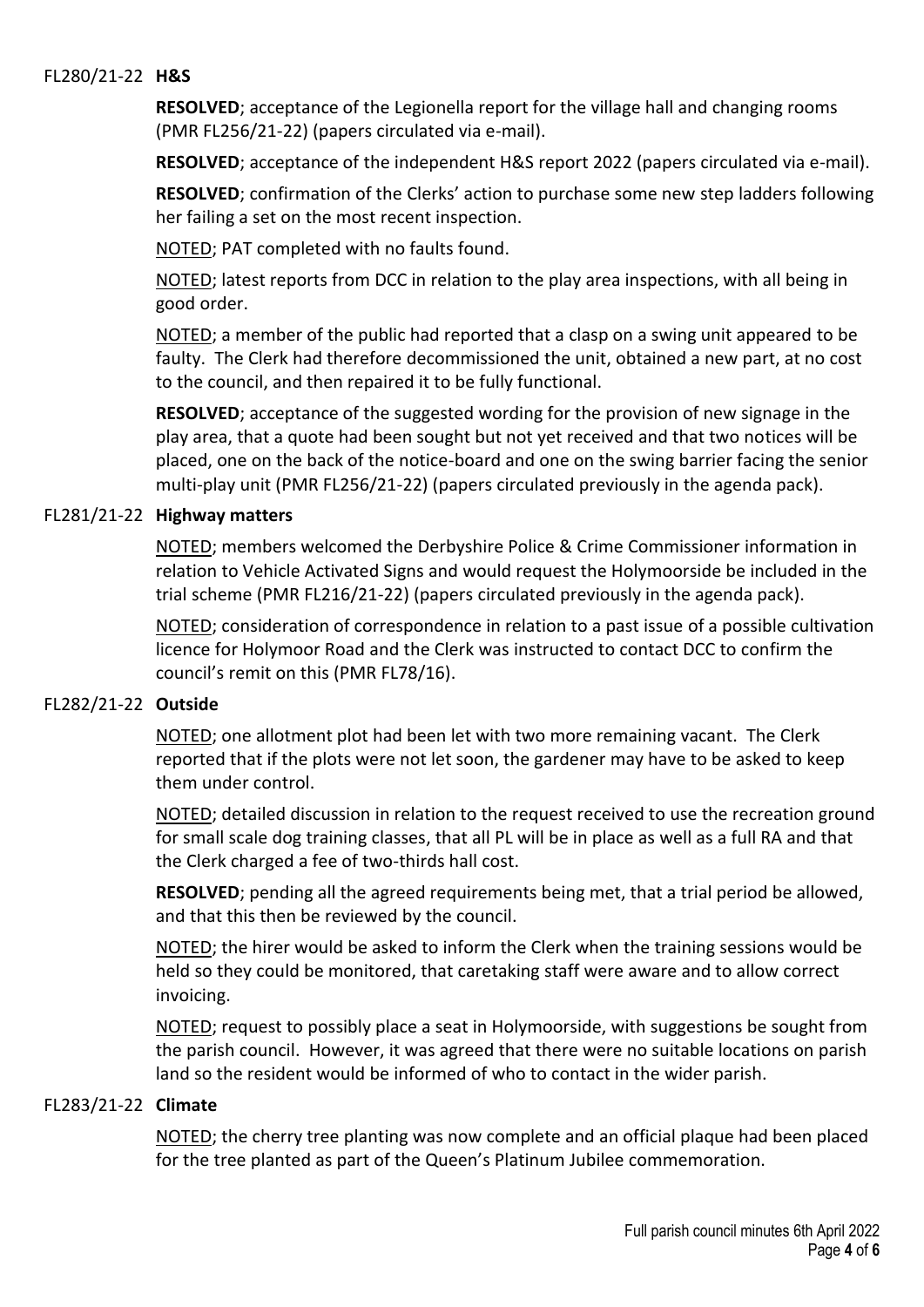NOTED; acceptance of both the verbal and written reports from Cllr Phelps, including anticipated costs for the Party in the Park event (papers circulated previously in the agenda pack).

**RESOLVED**; to comply with the request from Holymoorside Pre-school for a small donation to facilitate the further planting of wildflowers in the 'wild area' at the top of the recreation ground and that a £100 payment would be made in aid of climate action.

## FL284/21-22 **Reports**

NOTED; comprehensive report from Cllr Phelps following her recent attendance at the NEDDC district/parish liaison meeting, which included climate issues, Code of Conduct for parish and town councils and community events information.

## FL285/21-22 **Items to the Table**

NOTED; no comment in relation to 'items to the table'.

## FL286/21-22 **Authorisation of accounts**

**RESOLVED;** the action of the Clerk in drawing cheques in payment of the under-mentioned accounts be confirmed

| DC                                              | AmazonUK-stationery                               | £12.33   |
|-------------------------------------------------|---------------------------------------------------|----------|
| DC                                              | Sign-makers-tree plaque                           | £45.95   |
| 8087                                            | Spire Marketing Ltd-new uniform                   | £138.18  |
| 8088                                            | <b>VOID</b>                                       |          |
| 8089                                            | Martin Grayson-new boiler provision               | £2390.00 |
| 8090                                            | V Payne-reimburse uniform provision               | £72.80   |
| <b>DC</b>                                       | Post Office Ltd-newsletter stamps                 | £97.68   |
| 8091                                            | <b>CRHFT-GP report</b>                            | £15.00   |
| 8092                                            | Mr A McLellan-newsletter delivery                 | £70.00   |
| DD                                              | The People's Pension-March payments               | £310.47  |
| 8093                                            | HM R&C-¼ contributions                            | £1713.43 |
| Cheque numbers 8094, 95, 96 & 97-March salaries |                                                   | £2834.96 |
| 8098                                            | DCS-legionella report & work                      | £408.00  |
| <b>DD</b>                                       | <b>E.ON-CR electric</b>                           | £13.98   |
| DD                                              | Business Stream-T/B water supply                  | £154.42  |
| 8099                                            | Angels Garden Maintenance-gardening work          | £366.00  |
| 8100                                            | Vertas (Derbyshire) Traded Ltd-grass cutting      | £468.88  |
| DD                                              | Inovix Network Solutions Ltd-web support licences | £48.00   |
| 8101                                            | NEDDC-dog fouling provision January-March 22      | £432.00  |
| 8102                                            | NEDDC-newsletter printing                         | £84.85   |
| 8103                                            | Information Commissioner-annual fee               | £40.00   |
|                                                 |                                                   | £9520.47 |

# FL287/21-22 **Comments or questions in relation to paid invoices**

NOTED; no comments or questions in relation to the paid invoices.

# FL288/21-22 **Other financial matters**

NOTED; the DD for the electric supply at the village hall is to increase to £213, a rise of £63 PCM.

NOTED; NJC payscale settled for 2021-2022 at 1.75% and that Cllr Maskrey had checked all figures related to required back payments.